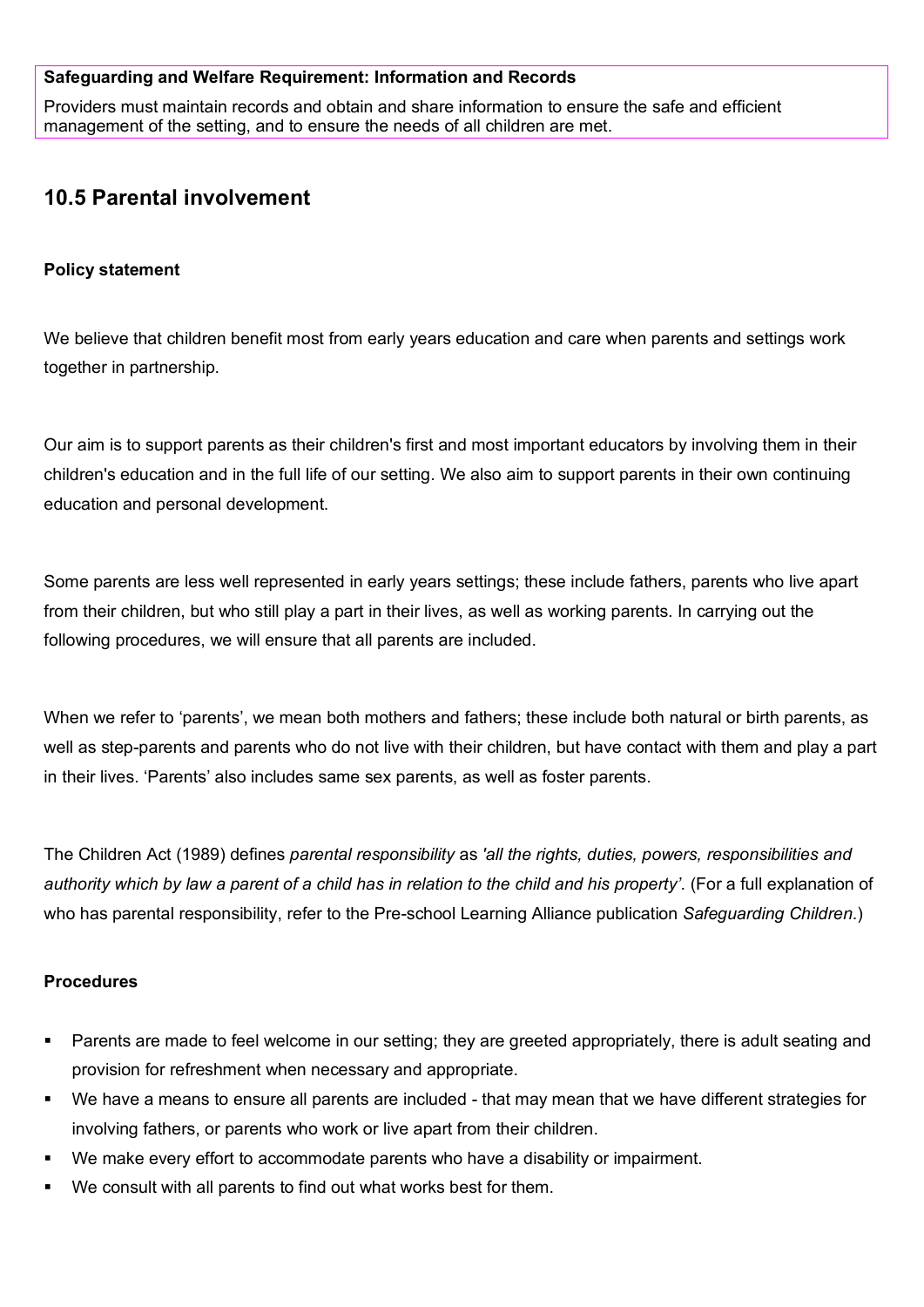- We ensure on-going dialogue with parents to improve our knowledge of the needs of their children and to support their families.
- We inform all parents about how the setting is run and its policies, through access to written information and through regular informal communication. We check to ensure parents understand the information that is given to them.
- Information about a child and his or her family is kept confidential within our setting. The exception to this is where there is cause to believe that a child may be suffering, or is likely to suffer, significant harm, or where there are concerns regarding child's development that need to be shared with another agency. We will seek parental permission unless there are reasons not to in order to protect the safety of the child. Reference is made to our Information Sharing Policy on seeking consent for disclosure.
- We seek parental consent to administer medication, take a child for emergency treatment, take a child on an outing and take photographs for the purposes of record keeping.
- The expectations that we make on parents are made clear at the point of registration.
- We make clear our expectation that parents will participate in settling their child at the commencement of a place according to an agreed plan.
- We seek parents' views regarding changes in the delivery of our service.
- Parents are actively encouraged to participate in decision making processes according to the structure in place within our setting.
- We encourage parents to become involved in the social and cultural life of the setting and actively contribute to it.
- As far as possible our service is provided in a flexible way to meet the needs of parents without compromising the needs of children.
- We provide sufficient opportunity for parents to share necessary information with staff and this is recorded and stored to protect confidentiality.
- Our key persons meet regularly with parents to discuss their child's progress and to share concerns if they arise.
- Where applicable, our key persons work with parents to carry out an agreed plan to support special educational needs.
- Where applicable, our key persons work with parents to carry out any agreed tasks where a Protection Plan is in place for a child.
- We involve parents in the shared record keeping about their children either formally or informally and ensure parents have access to their children's written developmental records.
- We provide opportunities for parents to contribute their own skills, knowledge and interests to the activities of the setting.
- We support families to be involved in activities that promote their own learning and well-being; informing parents about relevant conferences, workshops and training.
- We consult with parents about the times of meetings to avoid excluding anyone.
- We provide information about opportunities to be involved in the setting in ways that are accessible to parents with basic skills needs, or those for whom English is an additional language; making every effort to